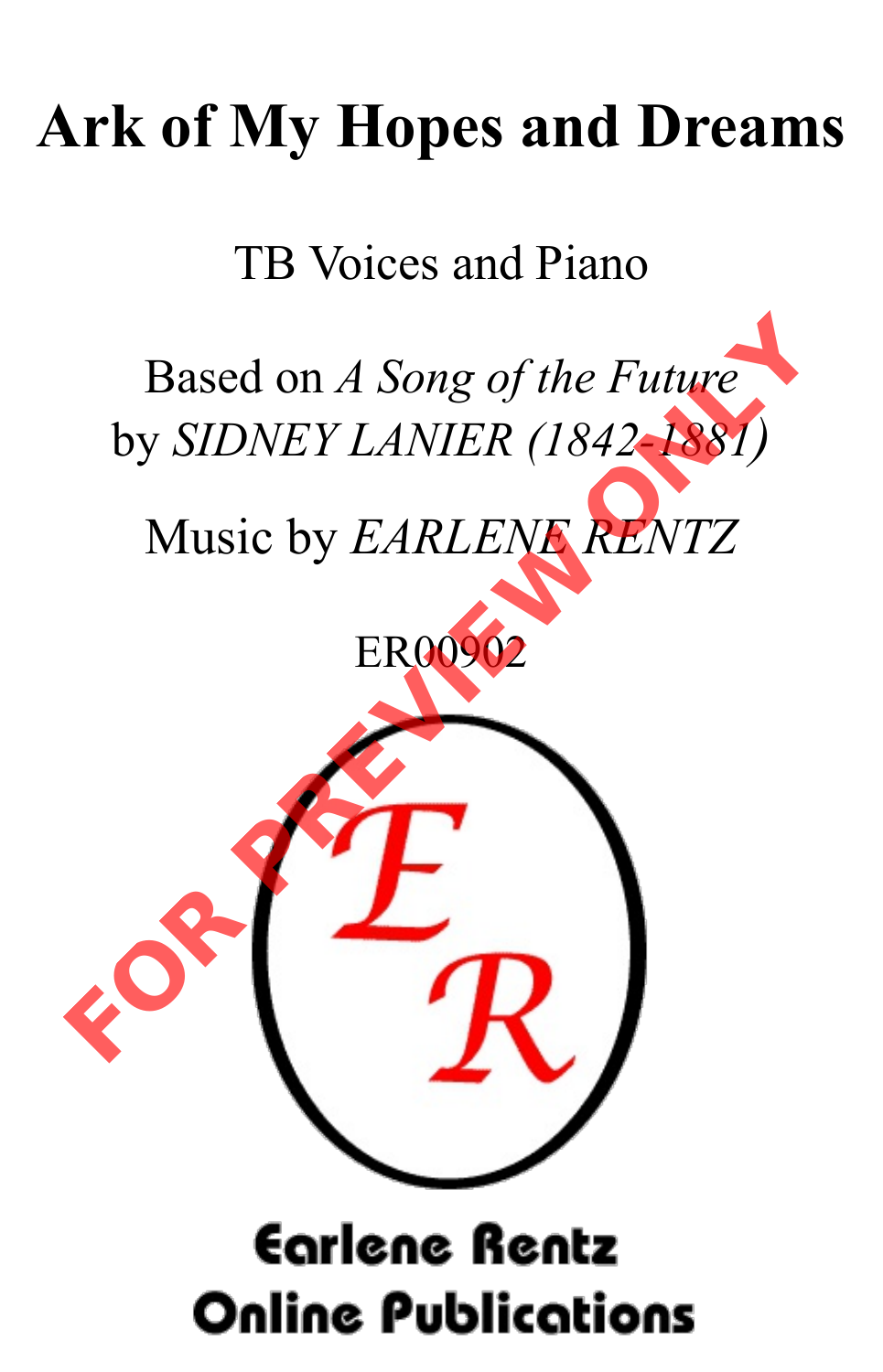## **Ark of My Hopes and Dreams**

TB Voices and Piano, with optional divisi



*<sup>\*</sup>Also available in TTBB (ER00901)* ER009002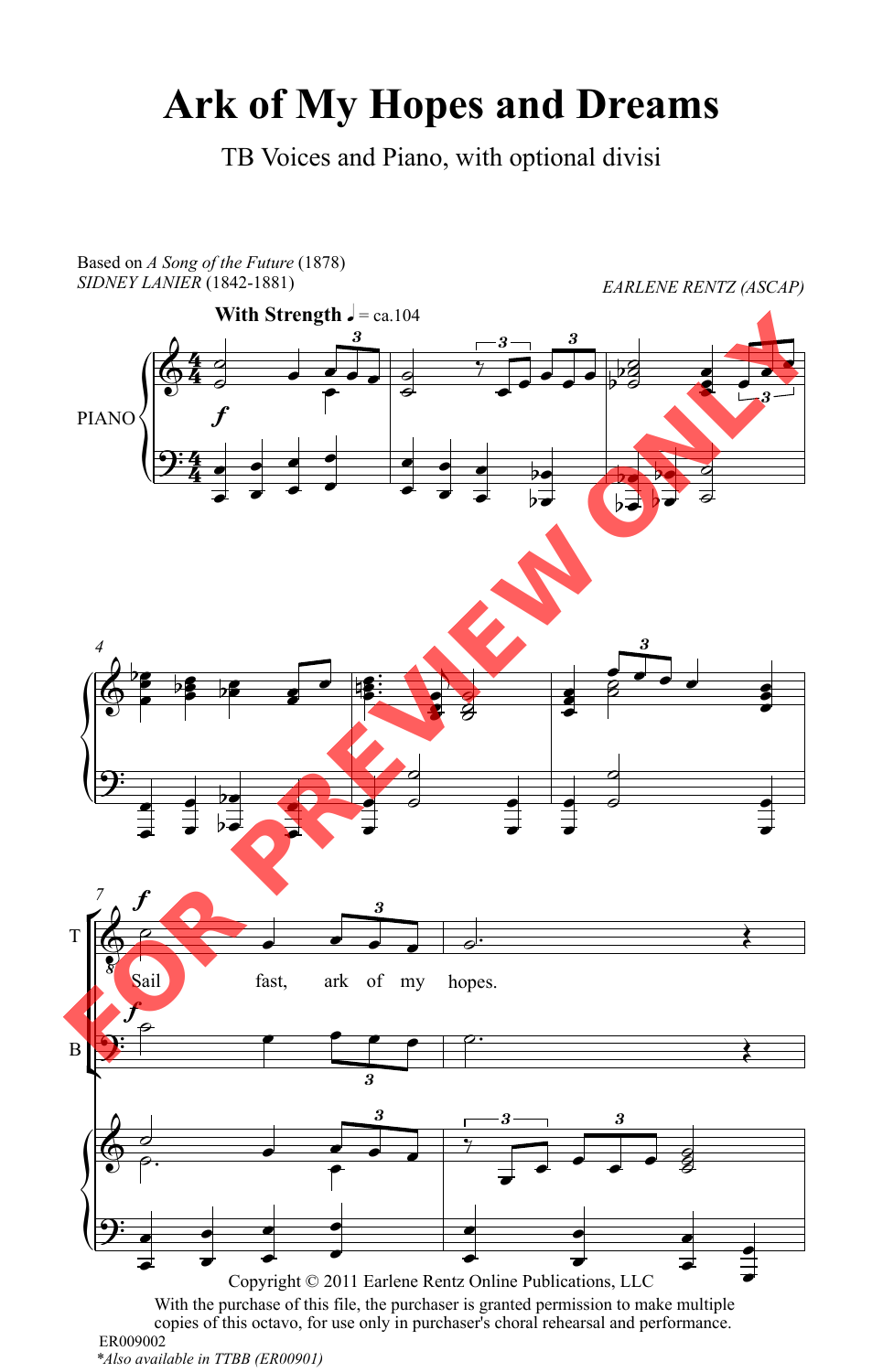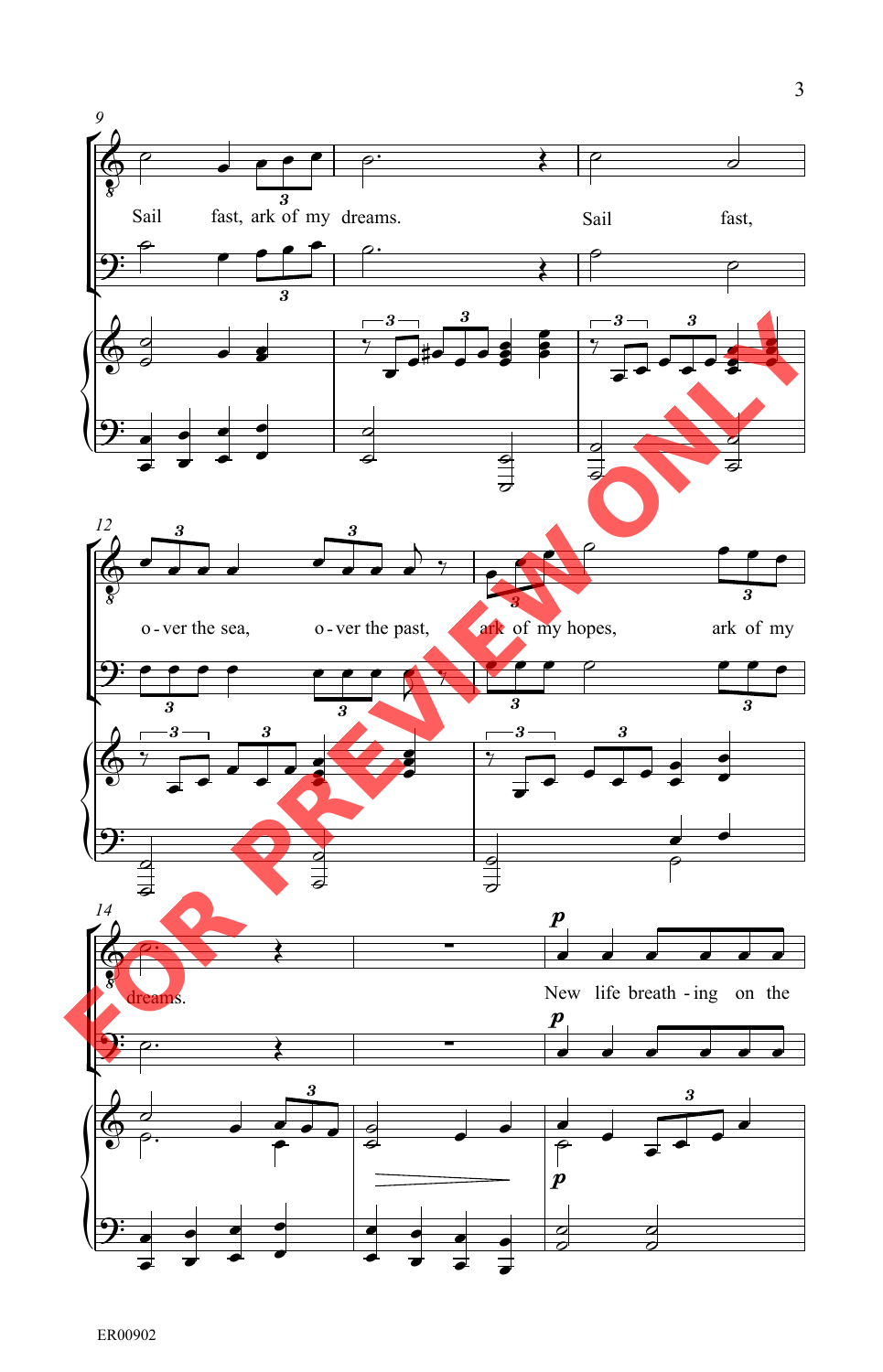